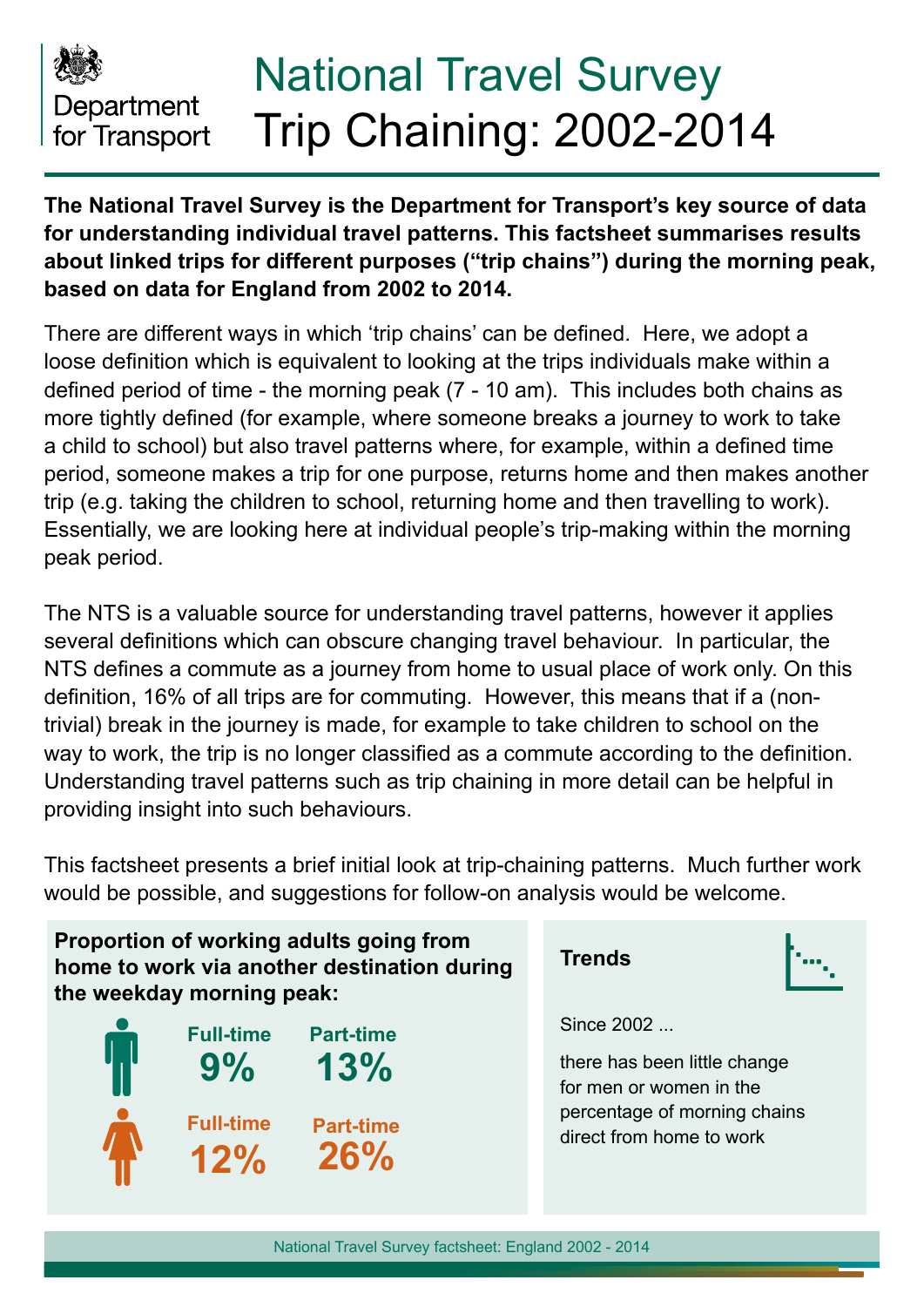## **Definitions used in this factsheet**

In the NTS, a **trip** is defined as a one-way course of travel with a single main purpose. In this factsheet, the term **link** is used with the same meaning.

**Chain:** A series of 1 or more "links", carried out by the same person for different purposes, within the given time period, (regardless of the length of pauses between trips). For the morning peak, only chains beginning from home were considered.

**Escort education** trips are those made by adults (aged 16 or over), to accompany a child aged between 5 and 16 where the main purpose is education, excluding trips over 50 miles. For the purpose of this factsheet, **school trips** refer to escorting children to or from school.

**Morning peak:** All trips which began after 07:00 and ended by 09:59, on weekdays (Monday - Friday).

**Work:** Destinations to usual place of work have been combined with business trips for other work-related purposes. These therefore include a wider range of trips than those usually coded as "Commuting".

**Coverage:** All trips made by adults aged 16 or over, in England, between 2002 and 2014 inclusive.



**Most travel in the morning is direct to work**

#### **Travel during the morning peak:**

Looking at how people travel during the weekday morning peak period (7am - 10am), we see that, for all adults that travel during this period:

- **62%** make a trip to work
- **12%** make a trip to take a child to school
- **3%** both travel to work and take a child to school
- **29%** travel only for other purposes (e.g. shopping, personal business)

#### **Most people that travel to work do so directly:**

Most people that travel to work during the morning peak go direct from home to work - this is a 'chain' which has just a single link (i.e. goes from A to B only, with no further travel). These direct journeys account for 88% of trips to work. The remainder include trips for one or more other purposes on the way, or after arriving at work - these are trips with 2 or more 'links'.

#### **Proportion of trips from home to work by number of 'links': England, 2002-2014**

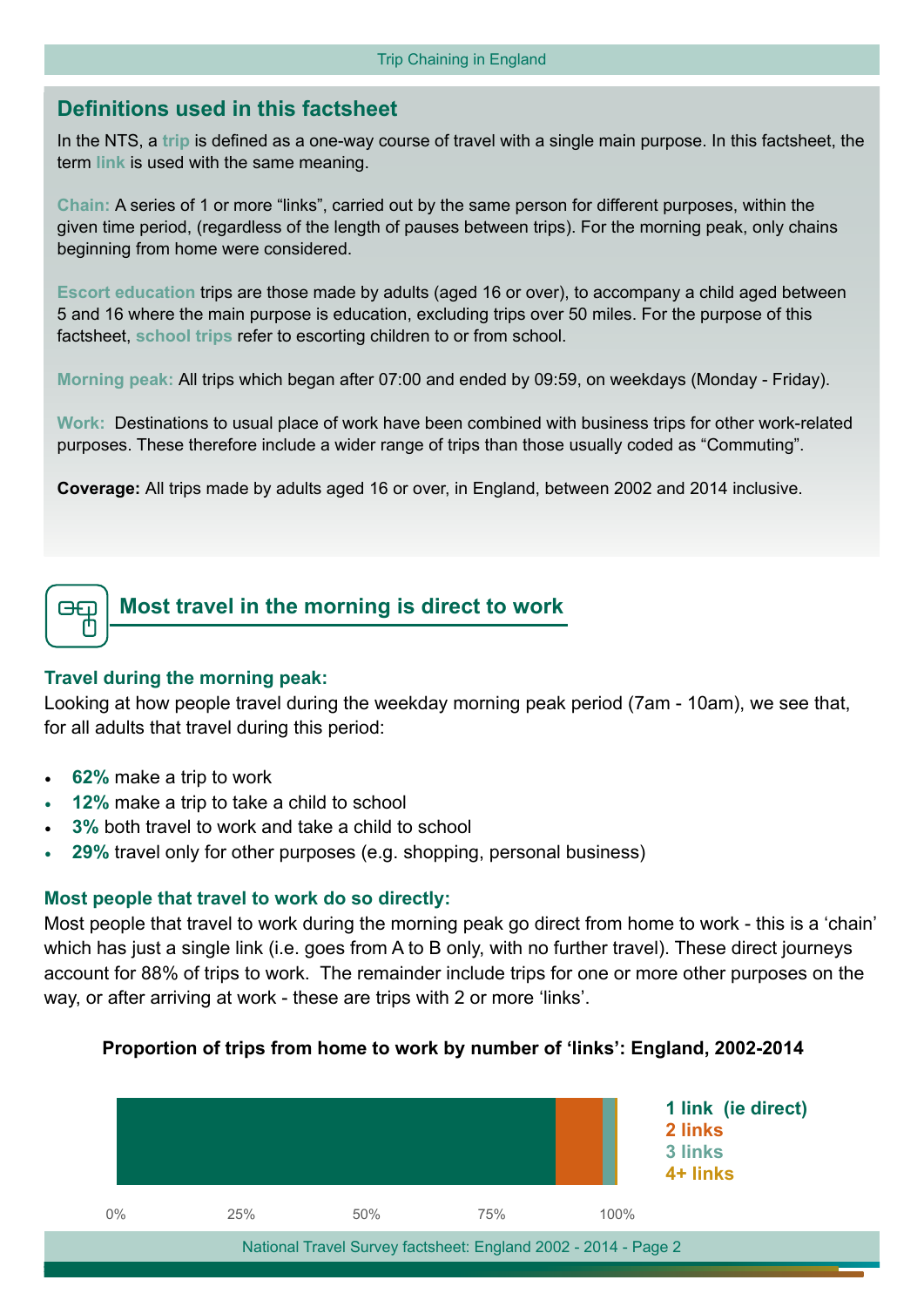#### Trip Chaining in England

#### **When trips to work are not direct, the main reason is to take a child to school:**

When trips to work are not direct from home, the most common reasons are to take a child to school, or to escort someone else for another purpose (eg taking a partner to their work). Note that some of these 'trip chains' could involve then returning home, before travelling on to work.

#### **Proportion of trips to work by first destination from home (where this is not work): England, 2002-2014**



# **Women are more likely to combine other purposes on their way to work**

#### **Travel to work by**

GQ М

**gender:** There are gender differences in the proportion of people that combine travelling to work with trips for other purposes.

Women are more likely than men to combine other purposes on their way to work.

Of all people travelling to work during the morning peak, 93% of men go direct from home to work, compared with 86% of women.

Women are more likely than men to go to work via school (7%), escorting others (5%) or other purpose (2%).

#### **Where people go first from home, for people travelling to work, by gender: England, 2002-2014**



Work / business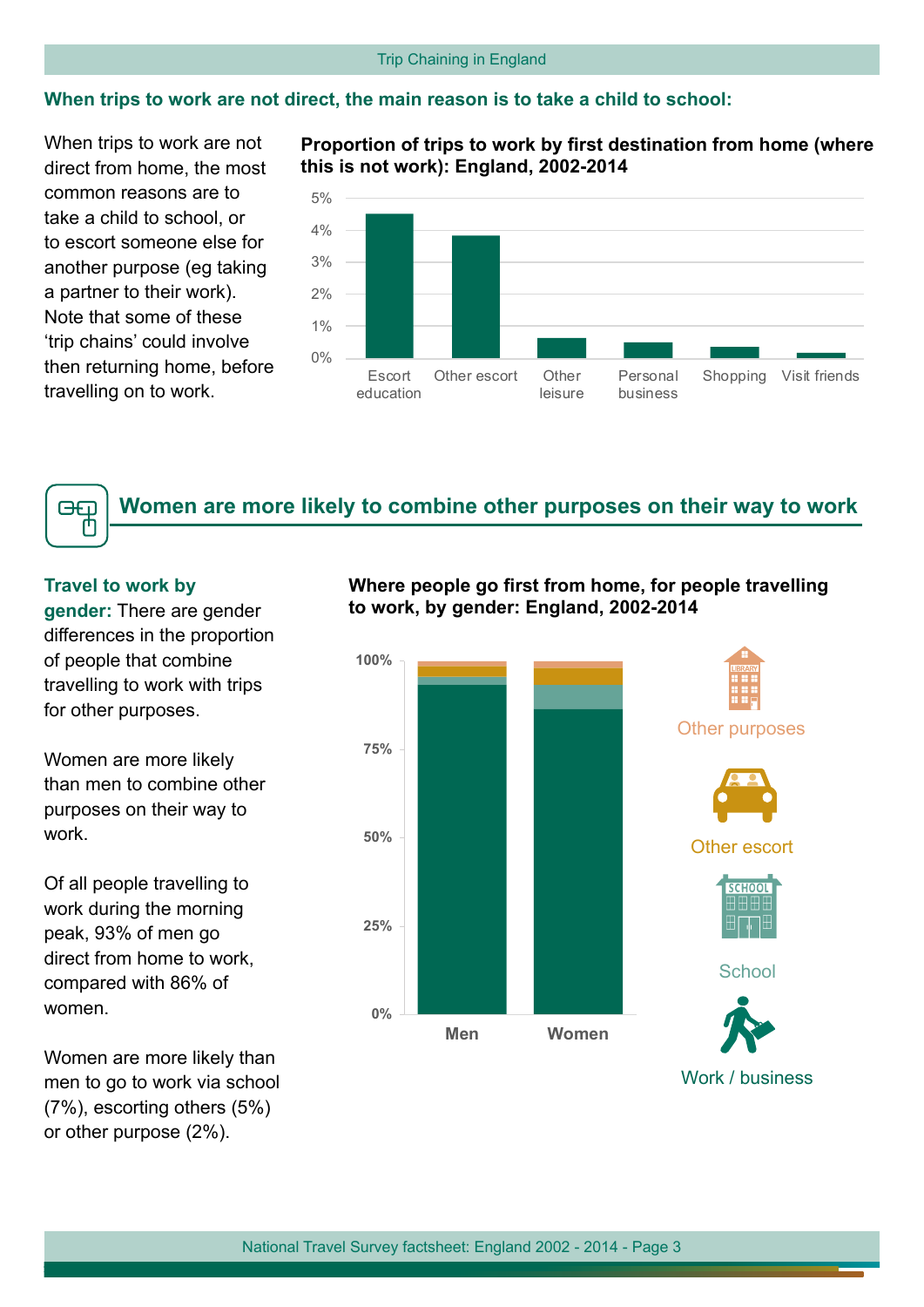

The proportions of trips directly from home to work in the morning, and the associated gender differences, have changed little over the time period studied here (using the definitions considered here).

**Trips directly to work, as % of all trips which involve travelling from home to work, by gender (morning peak only)**



#### **Women working part time are more likely to 'trip chain' than others** œo

Looking at people who travel from home to work during the morning peak period, women who work part time are less likely to travel to work directly than either women that work full time, or men of either working status (ie full or part time). 26% of women working part time include trips for other purposes (eg taking children to school) as part of the journey to work - these are 'trip chains' which involve more than 1 link.



### **Number of 'links' in trip chains which involve travelling from home to work, by gender and employment status**